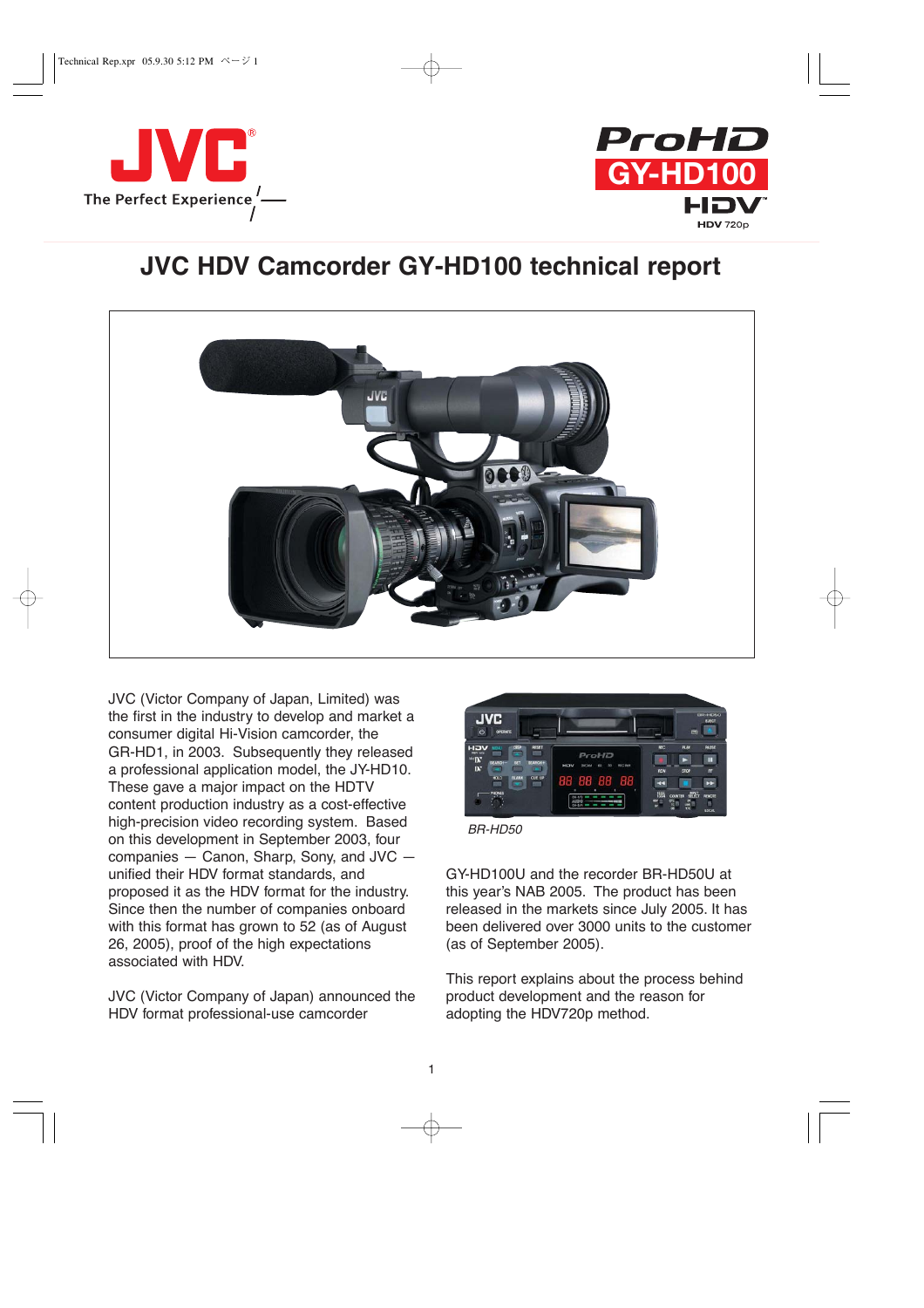







*Global marketing*

### **Global marketing is the origin of development**

It is understood that the environment surrounding video production is in a period of transition in the trend toward digital broadcasting, now being driven forward throughout the world as send in the format change from SD to HD, downsizing of cameras for more mobility through reduced weight and size, and the transition of recording media from tape to HDD, DVD, and silicon memory. We have thus far reflected the voice of the market in our products to offer the best value to our customers through high-resolution/high-quality technologies. In the planning for this product, we started the marketing phase two years ago in which we conducted hearings directly with users about what professionals think about these changes and about the usability and issues associated with camcorder downsizing.

Marketing has extended globally to such an extent that we were able to contact various customers including people at network stations, CS/CATV stations, Hollywood movie productions, as well as event photographers, professional-use equipment rental shops and image production vocational schools. Among the opportunities we had, we were able to join an actual TV drama shooting, and had an

enthusiastic exchange of opinions with professional camera operators. We were able to confirm the need for "affordable HD", namely cost-effective HD equipment at an early stage in the transition of workflows from SD to HD. At first, our product concept was "a small handheld type HDV camera recorder", but the

direction of the concept was partly modified at an early stage of marketing. This was due to the camera operators' commitment to the lens. To enable precision framing of a scene or to respond to the cameraman's touch requires a professional lens, and those who are accustomed to professional lenses knew well the limits of lenses on existing compact handheld type camcorders.

In addition, a camera design with a firm and comfortable grip was required to realize stable camerawork. Therefore we reconsidered the concept as "the compact shoulder-type HDV camcorder which can be equipped with a professional lens". At the end of 2004, we equipped it with a lens jointly developed with Fujinon Corporation, finishing up a highprecision prototype in terms of both texture and mass, which led us to conceptualize the final completed form as an "HDV camera recorder with interchangeable lens" and we thus resumed marketing. This concept received positive response from customers we visited for marketing, who even gave us their on-site demands for detailed specifications. And, in April 2005, we released the camcorder GY-HD100U and recorder BR-HD50U at NAB 2005 in the U.S. (both for North America). The extent of expectations toward JVC was seen at the GY-HD100U studio corner where visitors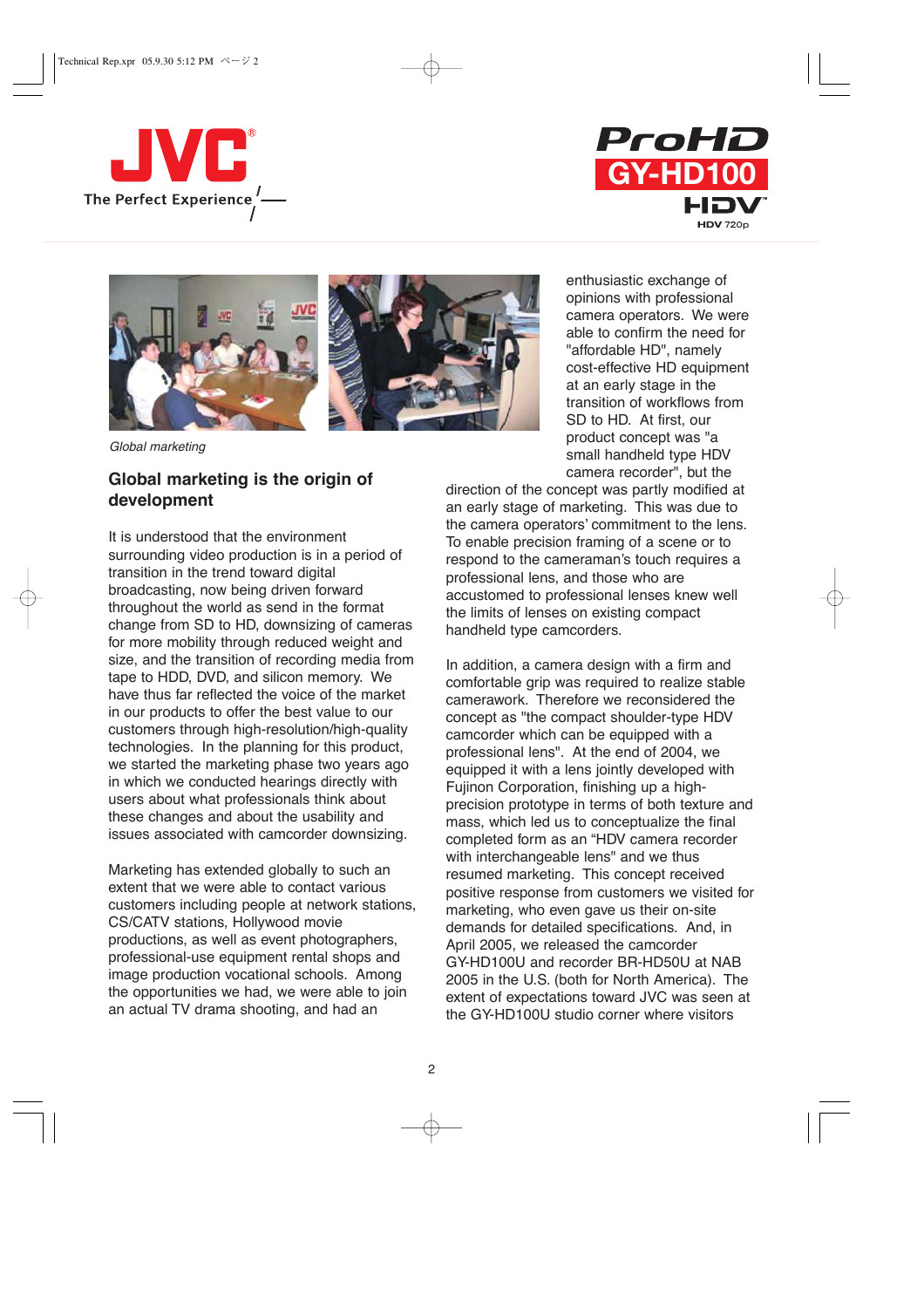



arrived in a steady stream during the entire event, boosting our confidence greatly.

Furthermore, the superior originality and concept of the GY-HD100 were evaluated highly and it won the Award for Innovation in Media from NAB. In addition, we won a number of awards from various magazine houses, giving us momentum for launching the products into the market.

# **About adoption of HDV720p method**

The HDV standard is the standard that enables recording of high-definition images and sound onto the currently widespread DV cassettes. Based on the GR-HD1 which we introduced into the market in March 2003, it was drawn up by the four companies Canon Inc., Sharp Corporation, Sony Corporation, and Victor Company of Japan, Limited, and published as a written standard for an HDV format in September 2003.

The HDV standard has two recording methods, 720p (progressive) and 1080i (interlace), both with distinct characteristics, but, of these, the GY-HD100 and BR-HD50 adopt the 720p method. We as a company want to promote the 720p method from the standpoint of progressive images, large-scale pictures, compatibility with PCs, and MPEG encoding.

As for the final stage of displays, the

> $H = VGH$ **JVC**

mainstream is moving towards flat panel displays such as LCD, plasma, SED, and organic EL, many of which display in progressive format. Consequently, from the overall point of view of high picture quality including the displays, we continually proposed and adopted the progressive format 720p.

## **About the advantages of Progressive**

Progressive scanning has already been referred to as "All-pixel readout" or "Noninterlace" and used in image processing systems that are required for capturing highdefinition images, and in machine vision systems used to inspect minute defects in LCDs. In addition, motion pictures (movies) which are the oldest of picture technologies, can be considered as using the progressive scanning method since it projects complete frames in succession. In the progressive method, because each image offers full resolution like movies do, we can adopt various frame rates such as 24 frames/sec., 25 frames/sec., 30 frames/sec., 50 frames/sec. or 60 frames/sec.

Progressive scan not only has this degree of freedom in frame resolution but also offers superior compatibility with related equipment such as flat panel displays and DVD. Recent DVDs tend have progressive scan playback capability to pursue high resolution that goes

along with the growing amount of film content. It can be said that the progressive method is desirable since it performs conversion only for the number of frames of the recorded picture.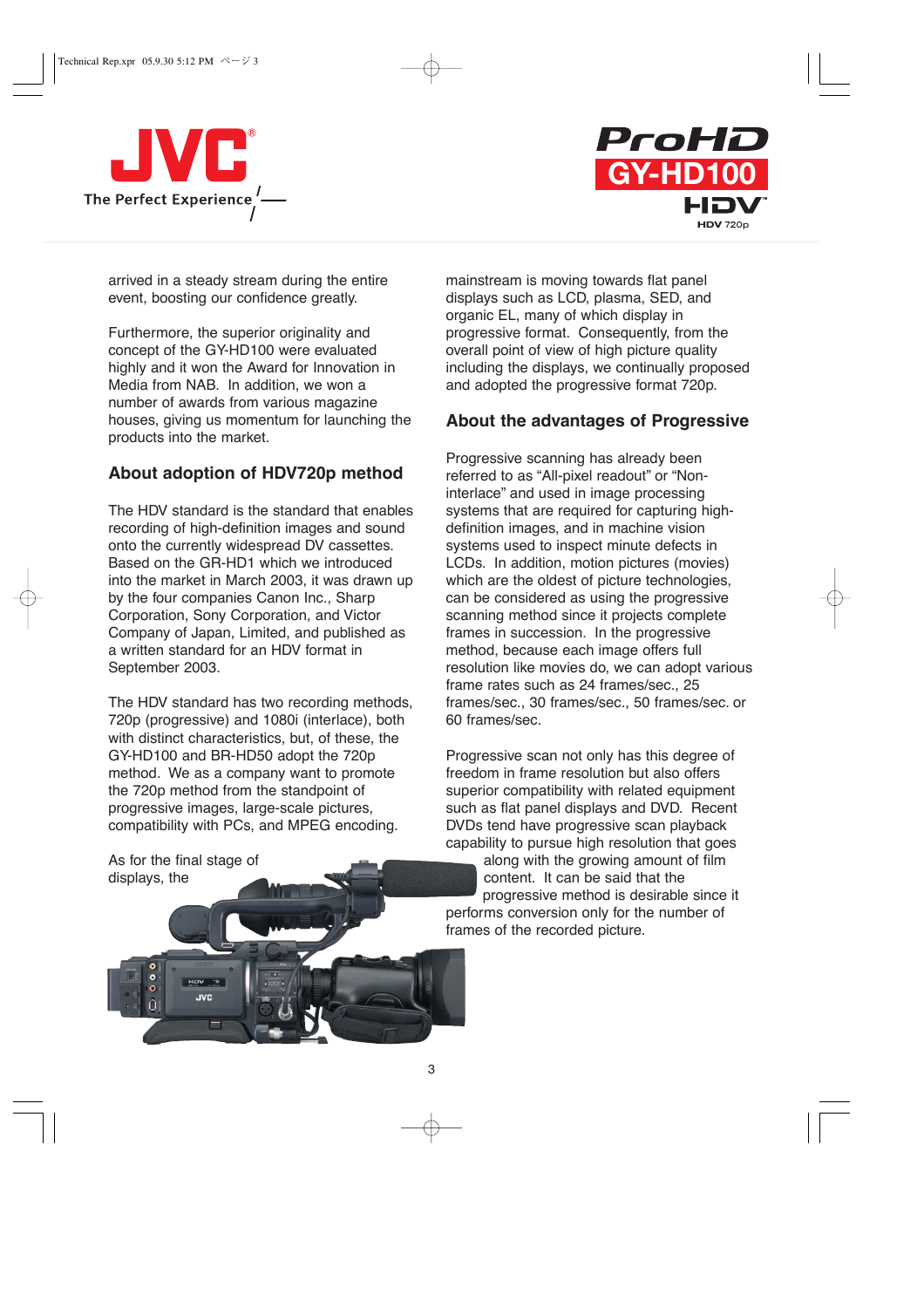



### **Features for professional use**

The GY-HD100 and BR-HD50 are products planned as an HDV camera and recorder for professional use, adopting the aforementioned HDV720p format. Packed with functions and specifications demanded by professional applications, we refined it to raise reliability, taking into account the future expansion of the system.



#### **1. Adopting interchangeable lens system**

The GY-HD100 assigns a newly developed HD compatible 1/3-inch CCD for each RGB channel. In conjunction with this, we adopted a 1/3-inch standard bayonet lens mount. Adopting this method enabled mount size conversion and the attachment of various cinema lenses + mat boxes, allowing a wide selection of lenses in accordance with filming situations such as cinematic applications. A 35mm lens mount adapter was already announced from abroad by Optex Co., Ltd., widening further the enormous potential for increased use. We equipped a 16x Hi-Vision lens (5.5mm max. wide) developed jointly with Fujinon. We will also be offering an optional 13x short zoom lens (3.5mm max. wide), and even more optional lenses are on the table.

#### **2. Supports SMPTE time code**

The GY-HD100 adopts a system where time code information is recorded in the GOP header area of MPEG data, and interpolated frame by frame using the frame update information. This enables recording and playback of SMPTE time code and equivalent information.

#### **3. Native 24p recording and playback**

One of the reasons that we adopted the progressive method was to support native 24p recording/playback. Today the use of 24p is spreading widely not only in motion picture production such as digital cinema, but also as a means to create a film-like picture effect. With the 24p progressive recording mode on the GY-HD100, recording to tape is performed by 2:3:2:3 (2:3:3:2 can also be set for HDV 24p recording) pull-down to record effective frames within the 30 frames/sec., and only these effective frames are reproduced at the time of playback. Furthermore, a full-progressive 24p workflow can be completed by editing in a corresponding non-linear system.

#### **4. Cross-conversion function**

During HDV tape playback, recorded HDV native signals are always output from the IEEE1394 terminal, and cross-conversion (720/60p, 1080/60i) signals are output from the analog component terminal (by menu choice). Furthermore, from the composite terminal, down-converted 480/60i signals are output. These cross-conversion functions enable multiformat output. Additionally, the BR-HD50 outputs the up-converted (720/60p, 1080/60i) signals from the analog component terminal and the HDMI terminal (selectable via menu) when playing back existing DV cassettes.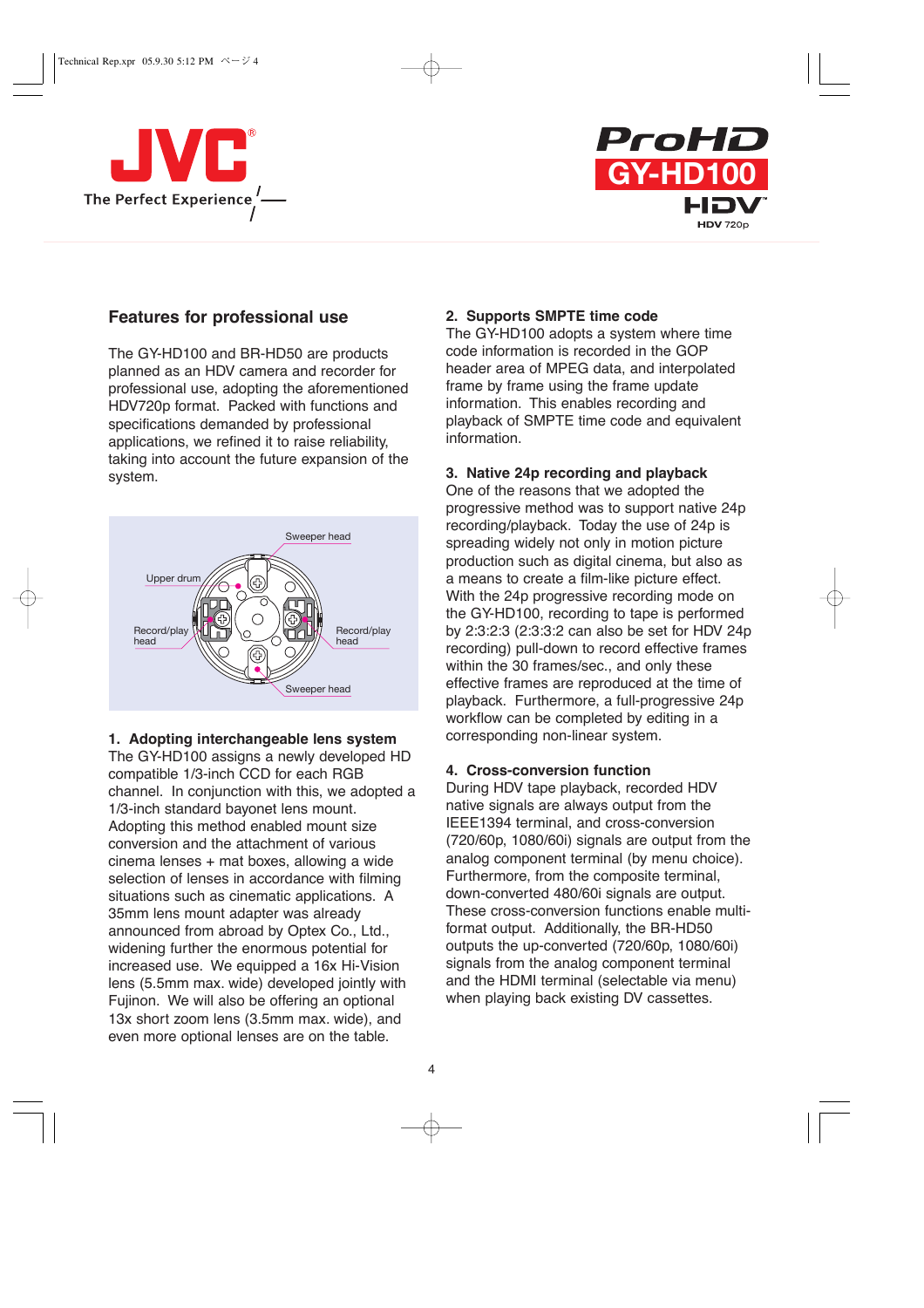



- **5. Adopting highly reliable mechanism and system established for Professional DV**
- 1) A highly durable mechanism developed for professional use: We improved on the high durability mechanism we developed for professional DV and achieved durability with allowance for long-term use.
- 2) Head drum with a pre-head to prevent dropouts: A dummy head was installed immediately before the record/playback head to clean dust or magnetic powder residue on the tape in advance to dramatically reduce dropouts.
- 3) Multi-track error correction mark: Unlike error correction marks located within each track for DV format, the HDV format adopted a method to disperse and arrange correction marks on multiple tracks. Because the total number of error correction marks is the same, the correction ability for a random error is equal. However, in the case of a block errors comprised of multiple errors on the same track, the local correction capability will improve as much as 10 times. Random errors are easily generated from application irregularities or the like in the production process of tape, and block errors can easily occur when an alien substance is inserted between the head and tape momentarily. Accordingly, this new error correction method contributes greatly to a reliability improvement because in current DV most of the errors that cannot be corrected are block errors.
- 4) MiniDV tape for HDV video recording: Recommended tape M-DV63HD realized one of the industries' top-level low error rates by adopting our original evaporation technology and achieved a 15% improvement in output characteristics compared with our former products. Video recording time is set at 63 minutes in professional usage.

**6. A new and universal design for professional use** 

 $\blacktriangleright$ 





*The edge of the in-focus subject is shown in colour, telling the operator that the subject is in focus. One main benefit of this system is that it operates in real time.*

In the development of GY-HD100, we particularly focused on its design and userfriendliness. From its looks, feel and presence as a video camera, to its switch layout, we aimed at achieving completeness as a professional tool. In addition, a feeling of "unity with the camera" that is unattainable by handheld type products, was realized by adopting a sliding shoulder pad for a comfortable shooting position, and ear pads equipped with small monitor speakers that offer an improvement in holding comfort.

Furthermore, a Focus Assist Function has been newly developed to provide accurate focusing, which tends to become more demanding during HD movie recording. In addition to a conventional peaking indication, the function allows the viewfinder to display temporarily in monochrome, with only the edges of focused images on the screen being displayed in color (selectable from R, G or B).

The start switch was equipped on the handle grip and to the left of the peak volume. What's more, by assigning the function to the lens' RET button through menu setting, the user can easily engage the Focus Assist Function using only the right hand on the lens grip. This userfriendliness was highly praised from on-site cameramen in a prior test drive.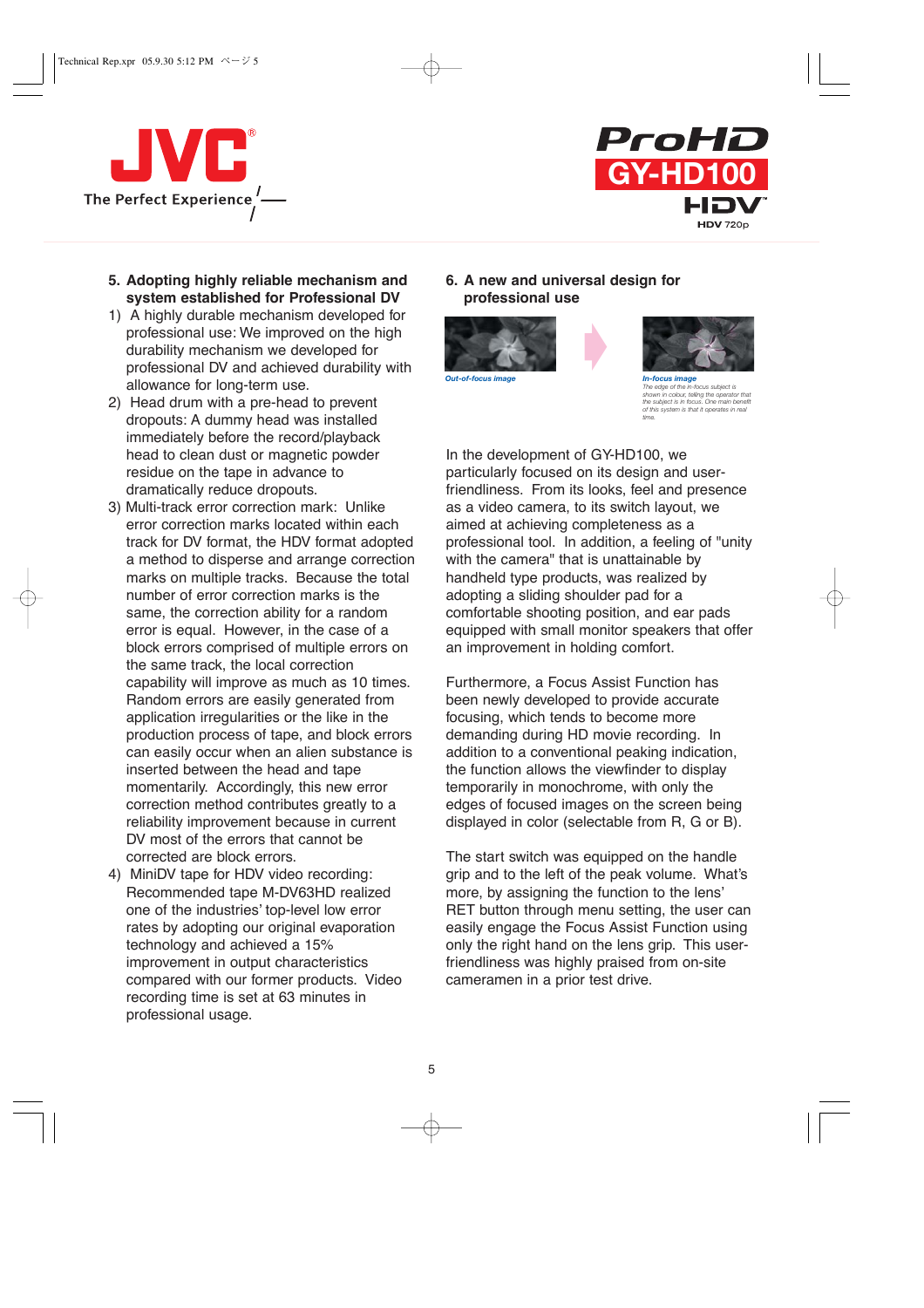



In addition, it supports various peripheral devices for professional use. It supports various professional use applications by offering accessories that have been adopted for ENG cameras, by offering compatibility with large capacity batteries made by IDX Co. Ltd.

and Anton/Bauer Inc., by adopting the V type mount tripod base that enables the tripod to be easily attached and detached, and by offering a lens servo unit compatible with the studio specs.



# **System Configuration**